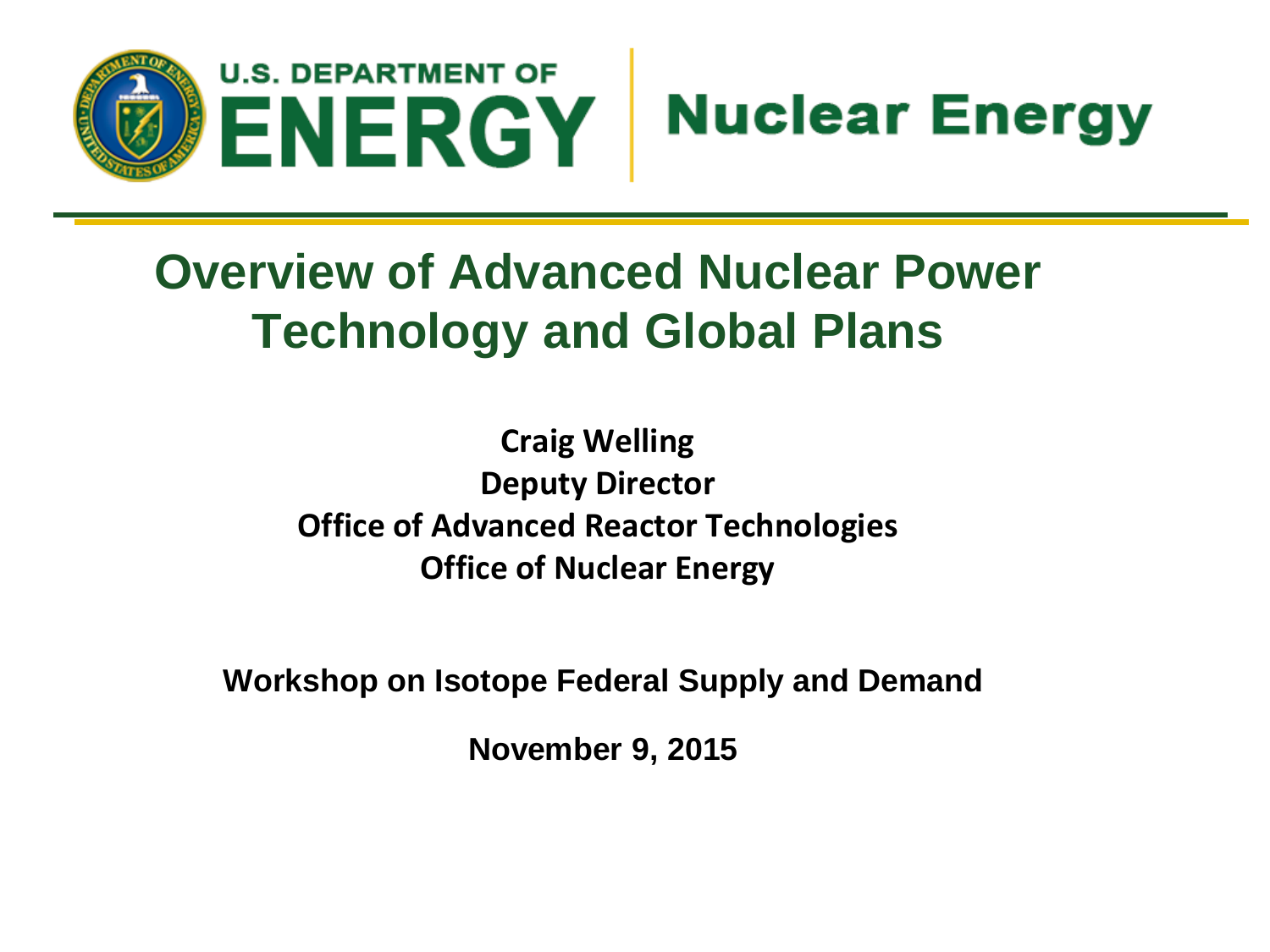

## **Nuclear Energy Roadmap Objectives**

#### **Nuclear Energy**

- **Develop technologies and other solutions that can improve the reliability, sustain the safety, and extend the life of current reactors**
- Develop improvements in the affordability **of new reactors to enable nuclear energy to help meet the Administration's energy security and climate change goals**
- **Develop sustainable nuclear fuel cycles**
- **Understand and minimize the risks of nuclear proliferation and terrorism**

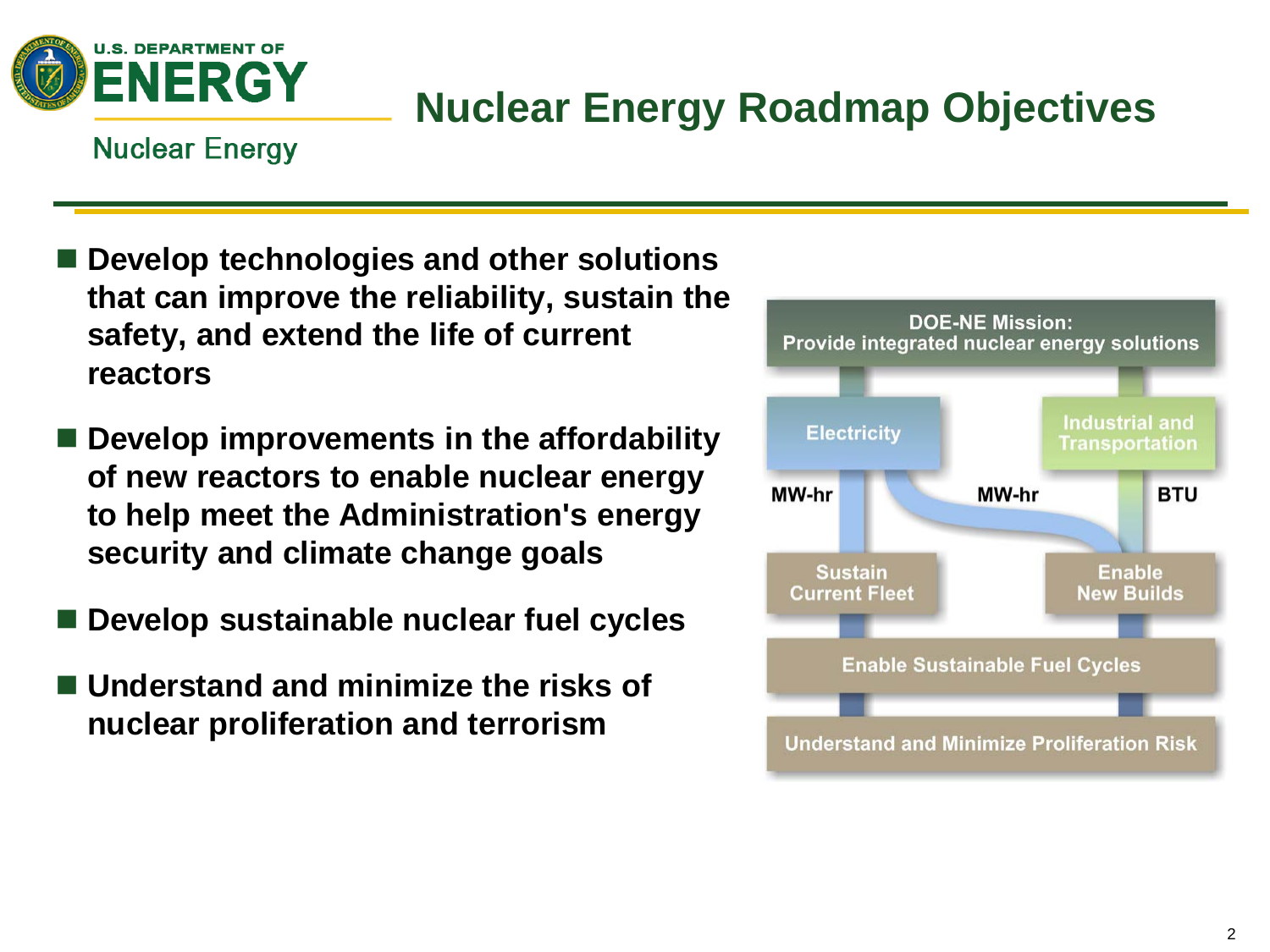

# **DOE Office of Nuclear Energy Key Program Areas**

**Nuclear Energy** 

#### **Science and Technology Innovation**

- Innovative Crosscutting Research
- Advanced Modeling and Simulation

### **Fuel Cycle Technologies**

- Fuel Cycle R&D
- Used Nuclear Fuel Disposition

#### **Nuclear Reactor Technologies**

- Light Water Reactor Technologies
- Small Modular Reactors technical support for licensing SMRs.
- Advanced Reactor Technologies

#### **Idaho National Laboratory**

• Facilities and security capabilities.



Advanced Test Reactor

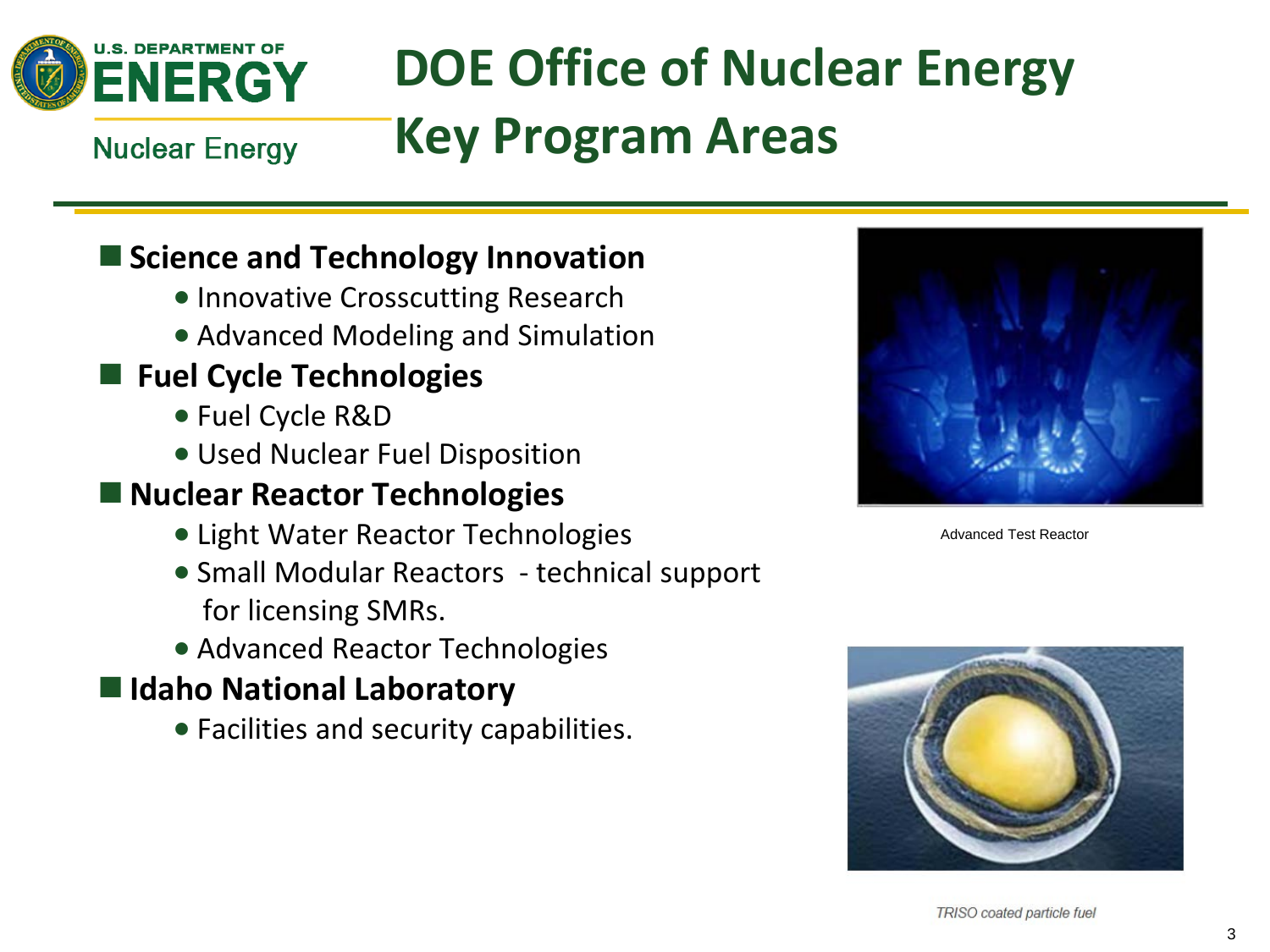

## **Advanced Reactor Technologies**

**Nuclear Energy** 

### ■ R&D focused on Advanced, Small and Modular Reactor Concepts

- Fast Reactor Technologies
	- For actinide management and electricity production
	- Current focus on sodium cooled reactors
- High Temperature Reactor Technologies
	- For electricity and process heat production
	- Current focus on helium gas- and Fluoride High Temperature Reactors (FHRs) liquid salt-cooled reactors (Fluoride, Lithium, Beryllium salts)
- Advanced Reactor Generic Technologies
	- Common design needs for advanced materials, energy conversion, decay heat removal systems and modeling methods
- Advanced Reactor Regulatory Framework
	- Development of licensing requirements for advanced reactors
- Advanced Reactor System Studies
	- Advanced Test/ Demonstration Reactor Planning Study

#### ■ Supercritical Transformational Electric Power (STEP) Initiative:

- Integrating multi-office R&D projects
- Investigating commercialized Supercritical Carbon Dioxide (sCO2) Brayton cycle energy conversion system



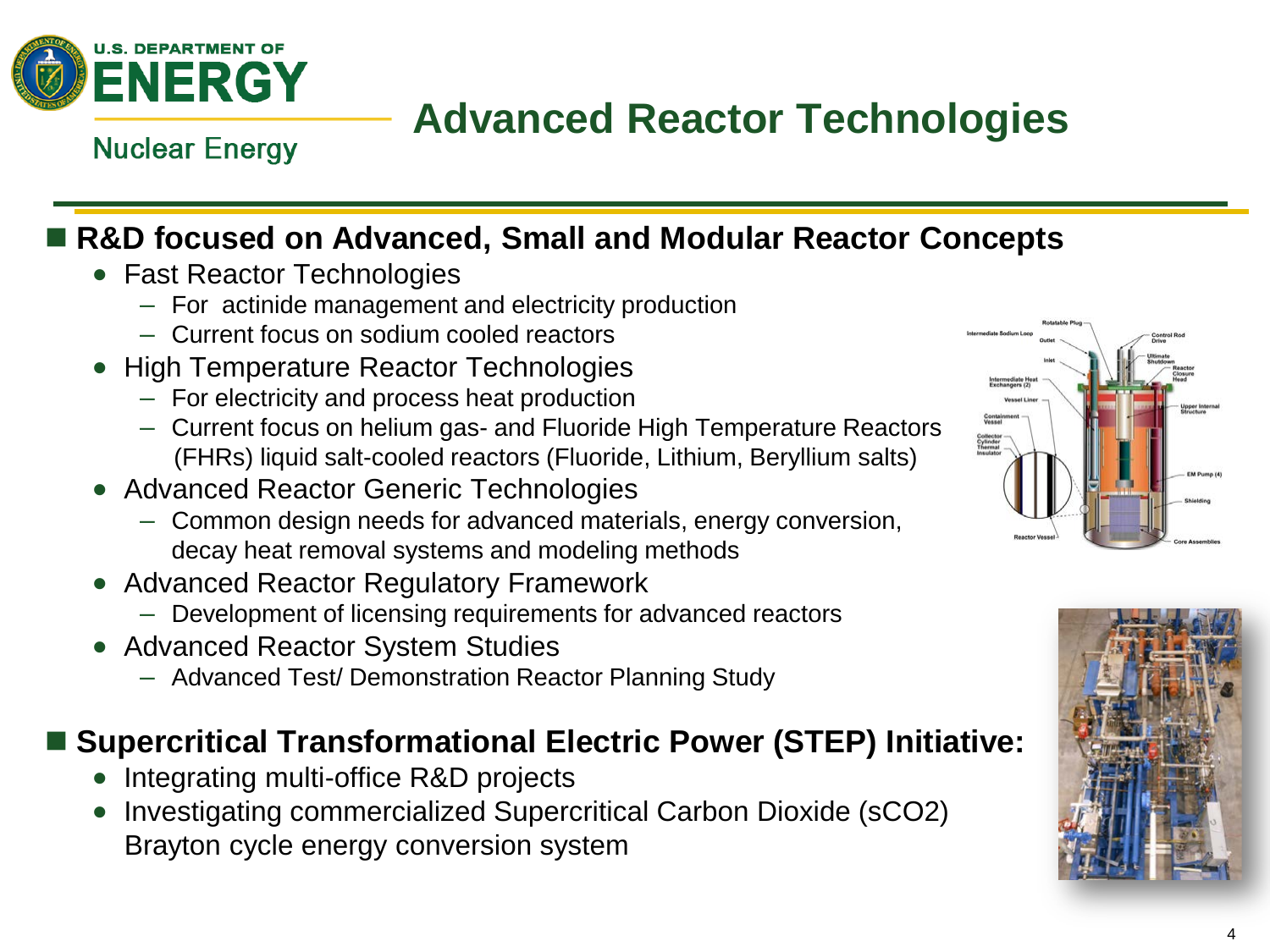

## **DOE Programs with Universities**

**Nuclear Energy** 

#### **Integrated Research Projects in support of advanced nuclear technologies**

- High-Temperature Salt-Cooled Reactor for Power and Process Heat (2011, MIT, Wisconsin, UC Berkeley) Fluoride High Temperature Reactor (FHR)
- High Fidelity Ion Beam Simulation of High Dose Neutron Irradiation (2013, University of Michigan, DOE)
- Integrated Approach to FHR Technology and Design Challenges (2014, MIT and Georgia Tech)









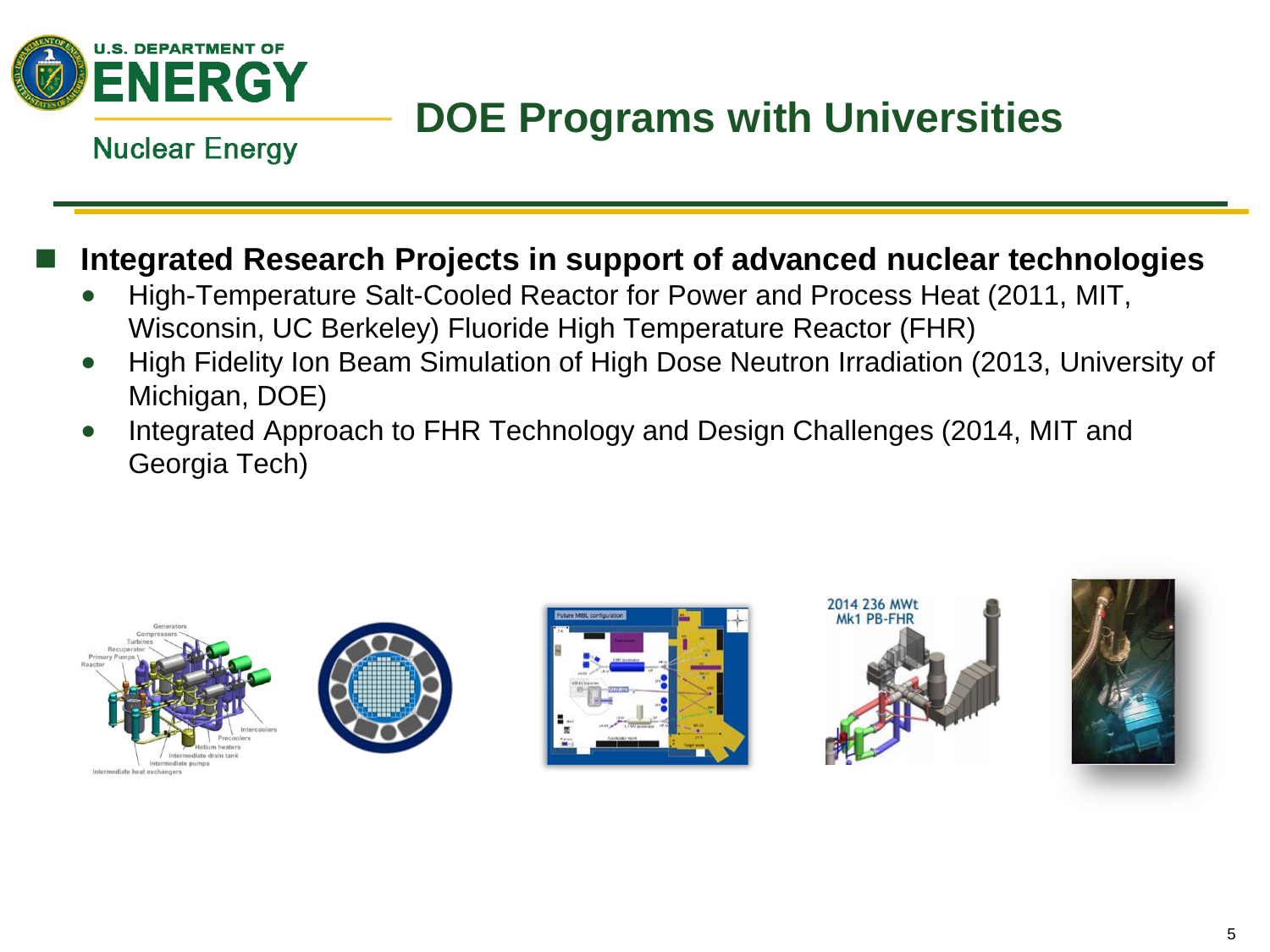

## **Reducing Regulatory Risk**

**Nuclear Energy** 

### **Licensing Initiative for Advanced Reactors**

#### **During 2012 DOE and NRC noted need for regulatory guidance for non-light water reactor designs**

- Existing licensing guidance is written for light water reactors.
- A regulatory framework is needed to support reasonable timelines for design certification and licensing.
- NE and NRC initiated a joint project for development of **General Design Criteria (GDC) for non-light water reactor concepts**
- Key DOE actions of this initiative :
	- Prepared draft Design Criteria / conducted workshops March and July 2014
	- Completed Design Criteria October 2014
		- Advanced Reactor Design Criteria (Applicable to FHRs)
		- Sodium Fast Reactor Design Criteria
		- Modular High Temperature Design Criteria
	- Issued a report to the NRC that proposed the draft Design Criteria and requested development of Regulatory Guidance – Dec 2014





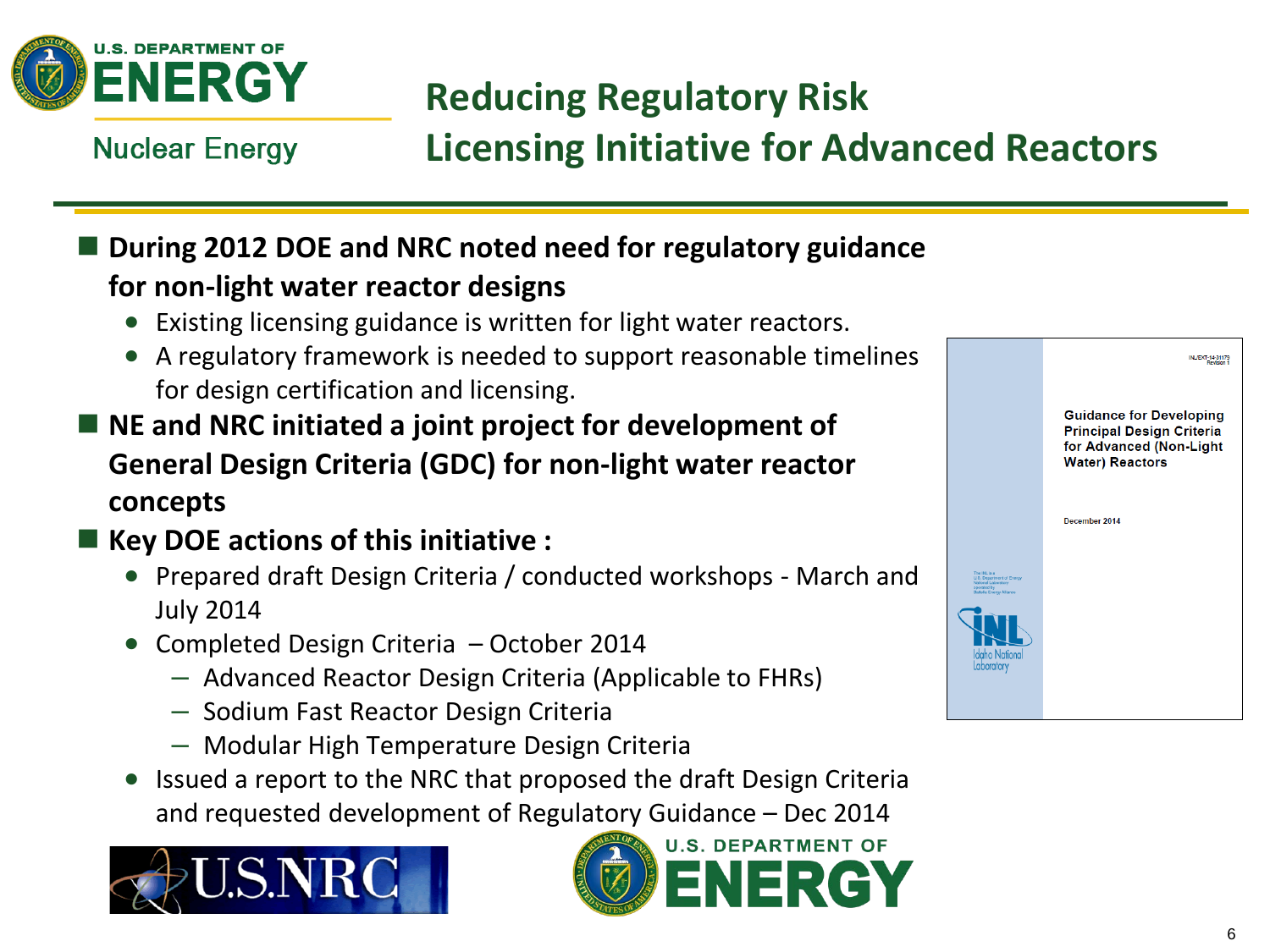

## **Advanced Test/Demo Planning Study**

**Nuclear Energy** 

### **FY15 Omnibus Spending Bill**

"\$7,000,000 is for an advanced test/demonstration reactor planning study by the national laboratories, industry, and other relevant stakeholders of such a reactor in the U.S. The study will evaluate advanced reactor technology options, capabilities, and requirements within the context of national needs and public policy to support innovation in nuclear energy."

#### ■ Nuclear Energy Advisory Council (NEAC) providing study advice.

- The objective of the study is to provide options for a test and or **demonstration reactor(s) to be built to support innovation and long term commercialization.**
- Draft report due in April 2016.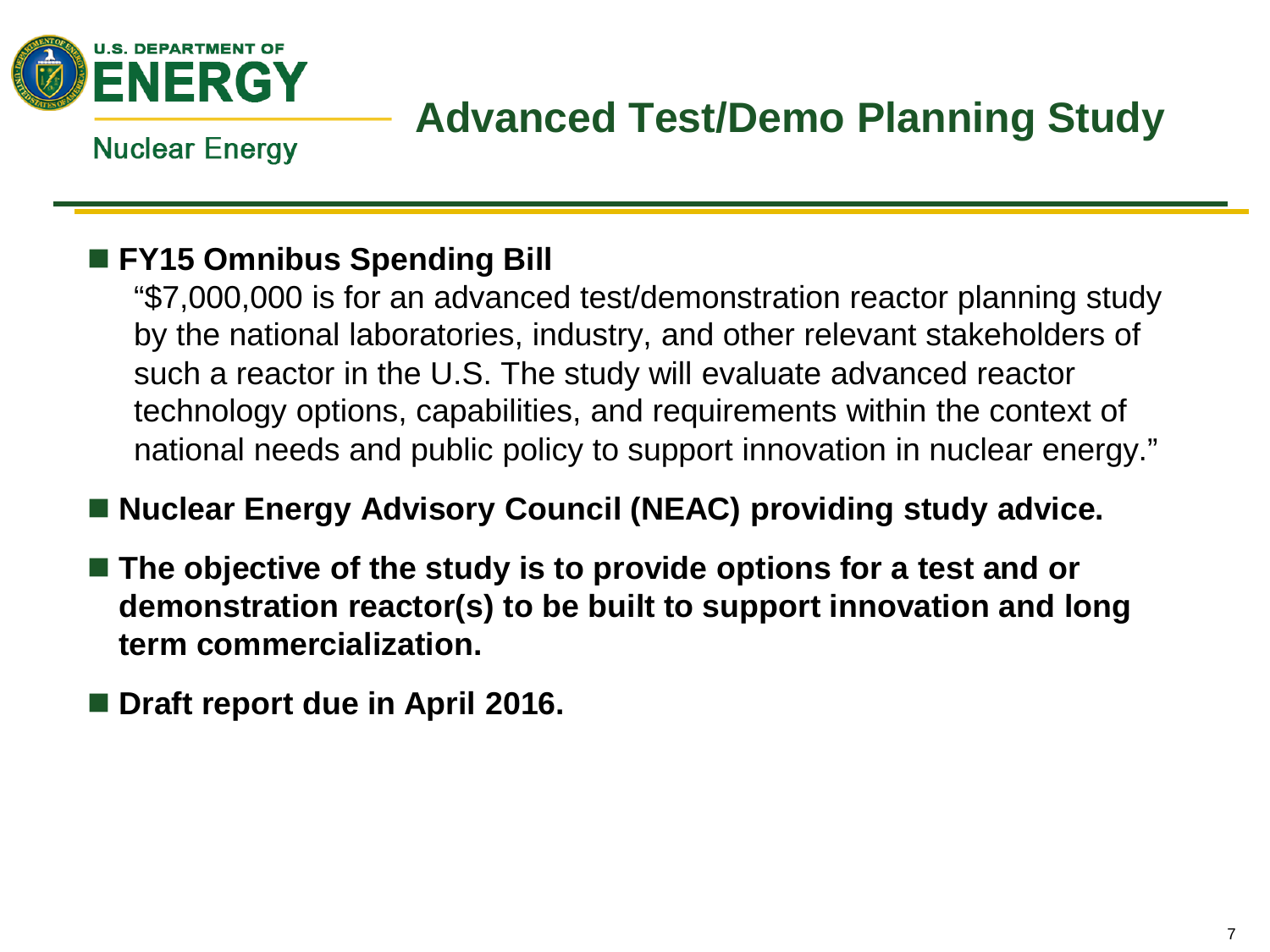

## **Industry Collaboration**

**Nuclear Energy** 

- DOE made multiple awards totaling \$15M in FY 2013 and FY 2014 for **cost shared industry-led R&D to address specific technical R&D needs of advanced reactors**
- With FY15 funding DOE will provide \$12M for cost-shared further **development of two performance based advanced reactor concepts.**
- These awards reflect DOE's interest in collaborating with industry **and Congressional support for advanced reactor development.**



General Atomics EM2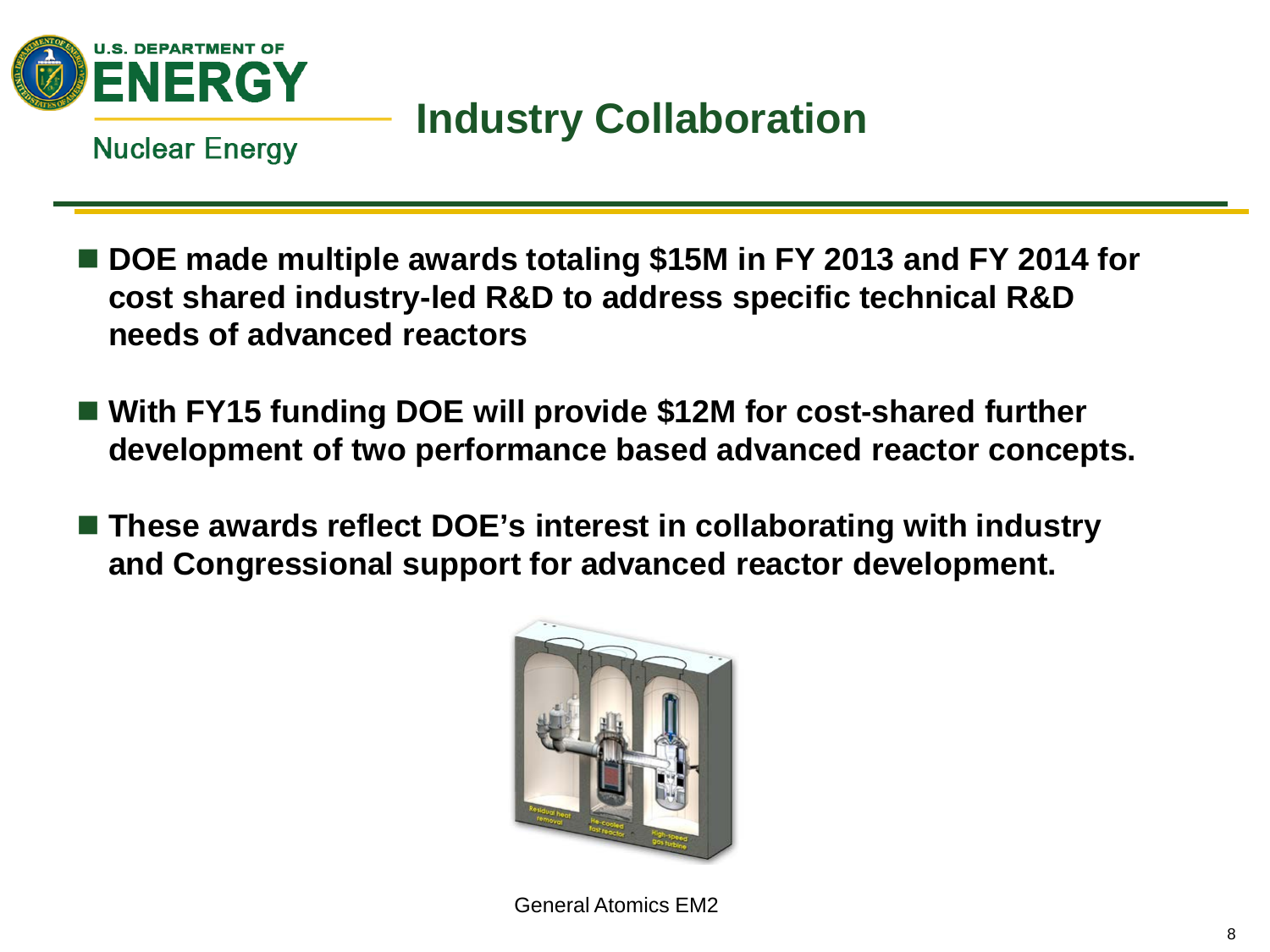

## **Increasing Industry Interest in Advanced Reactors**

**Nuclear Energy** 

- **U.S. Nuclear Infrastructure Council - Advanced Reactor Summit in Feb 2015**
- **Nuclear Energy Institute - advanced reactor industry group initiated in Feb 2015**
- Nuclear Innovation Alliance 2014 to facilitate development and **licensing.**
- **Various companies \* have started up with express interest in advanced reactors:**
	- Advanced Reactor Concepts LLC (Sodium Fast Reactor)
	- Gen4 Energy (Lead Fast Reactor)
	- X-Energy (High Temperature Gas Reactor)
	- TerraPower (Sodium Fast Reactor/ Molten salt reactor)
	- Terrestrial Energy (Molten Salt Reactor)
	- Thorcon Power (Molten Salt Reactor)
	- Transatomic Power (Molten Salt Reactor)
	- FLiBe Energy (Molten Salt Reactor)

### ■ NRC-DOE Advanced Reactor Development and Licensing Workshop

This is not a complete listing of new startup companies.

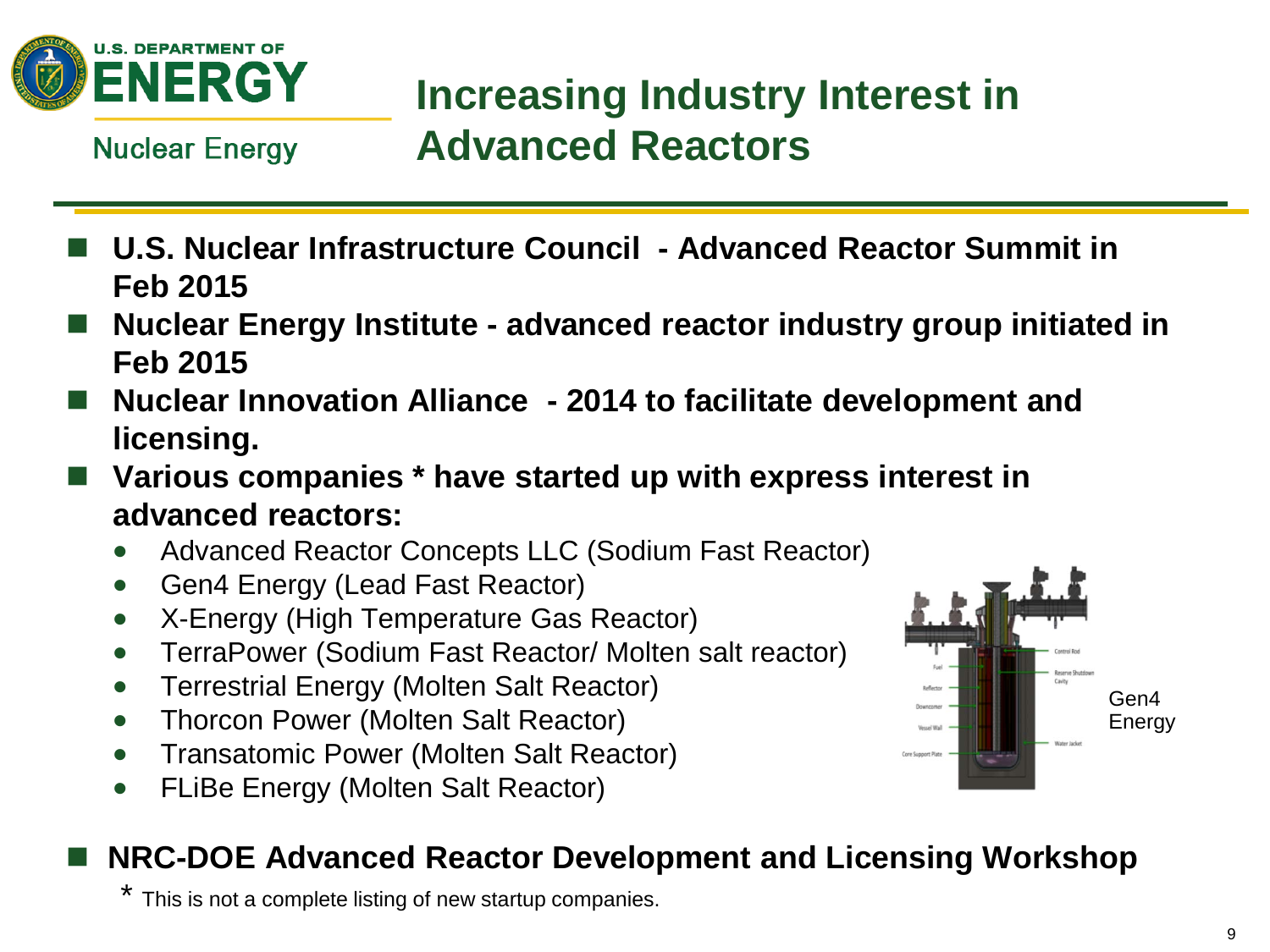

## **Isotopes for Advanced Reactors**

**Nuclear Energy** 

- **Isotope enrichment technology may be necessary in some advanced reactors.**
- **Fluoride Salt Cooled High Temperature Reactors (FHRs) (fixed solid fuel) and Molten Salt Reactors (MSRs) (fuel dissolved in the salt) use salt with enriched Lithium.**



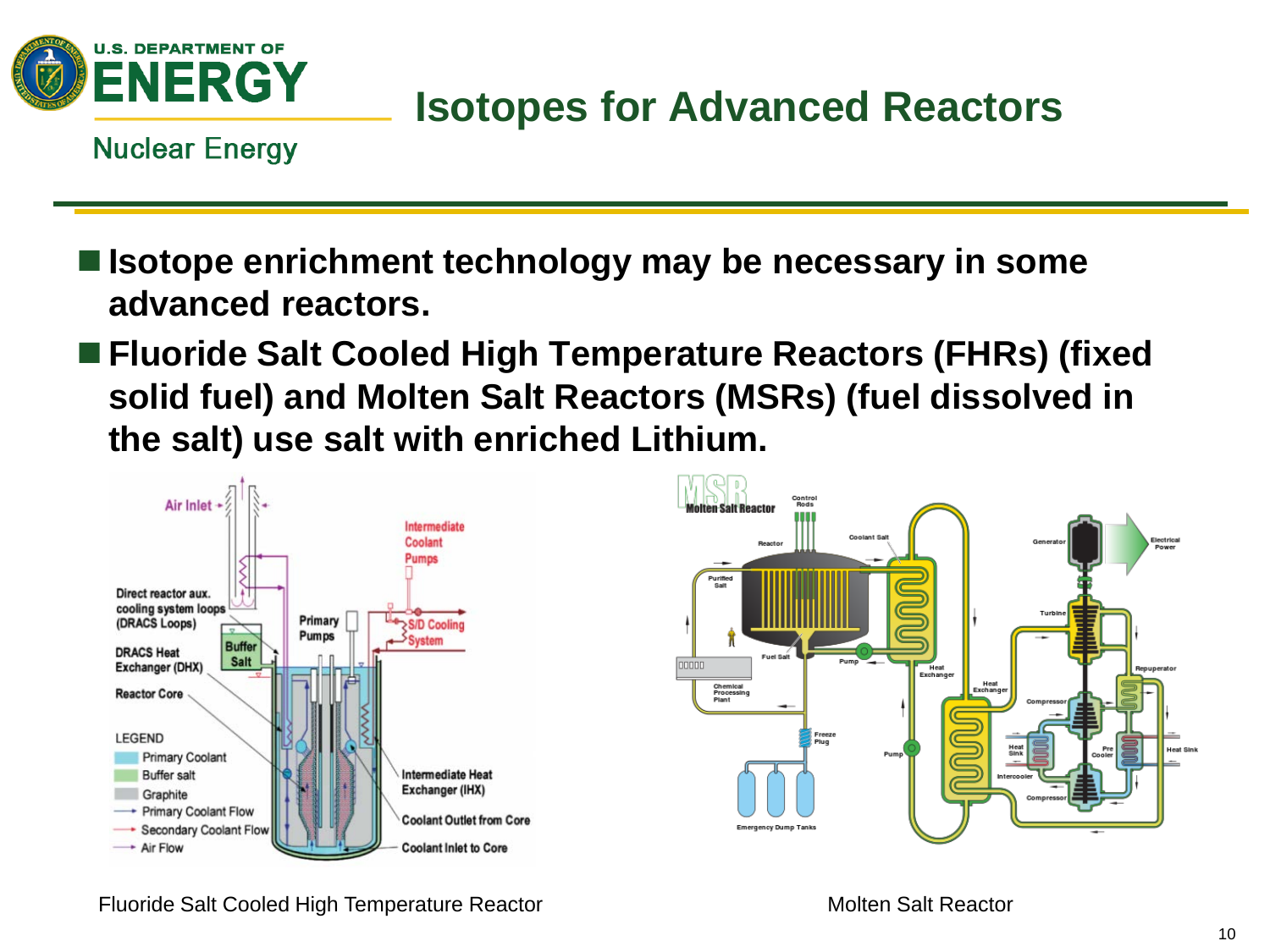

## **Isotopes for Advanced Reactors**

#### **Nuclear Energy**

### **Lithium-7 in Fluoride Salt Cooled High Temperature Reactors**

- FHR's and MSRs will use salt coolants such as FLiBe (Fluoride, Lithium, Beryllium)
- Use of FLiBe requires enrichment of Li-7 to 99.995%
- Enrichment is necessary to support reactor physics needs
- Promising methods in terms of economics and effectiveness include:
	- Crown ether solvent extraction (ORNL proposed study to use Couette columns to facilitate process)
	- Magnetically activated and guided isotope separation
- Supply chain not stable, China and Russia are the sole producers of Li-7 enriched material
- DOE/ ORNL currently maintains 2250 kg of Li-7 enriched FLiBe salt. More would need to be fabricated if a test/ demo reactor is built.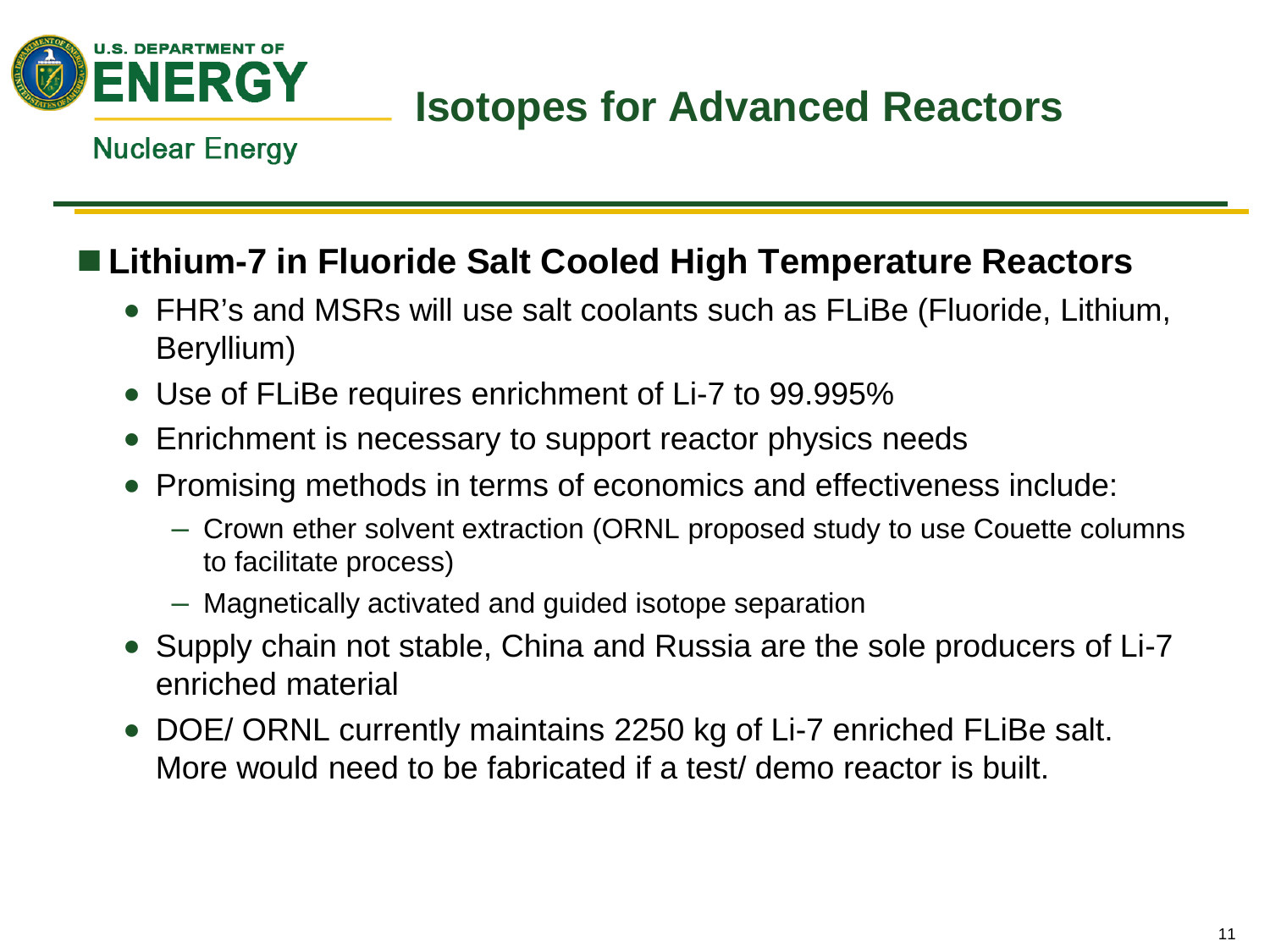

## **Isotopes for Advanced Reactors**

#### **Nuclear Energy**

### ■ Chlorine-37 for Molten Salt Reactors

- Chloride salt based MSR's are being proposed by TerraPower and other companies
- Chloride salts are advantageous in improving actinide burning and breeding
- Chlorine consists of two stable isotopes CI-35 (75.8%) and CI-37 (24.2%)
- Chlorine-35 has a larger neutron absorption cross section than Cl-37.
- Chlorine-35 may activate and become Cl-36 which is long lived (301,000 years) and emits an energetic beta particle (709keV).
- Therefore, use of isotopically separated chlorine is the preferred option for chloride-based fuel salts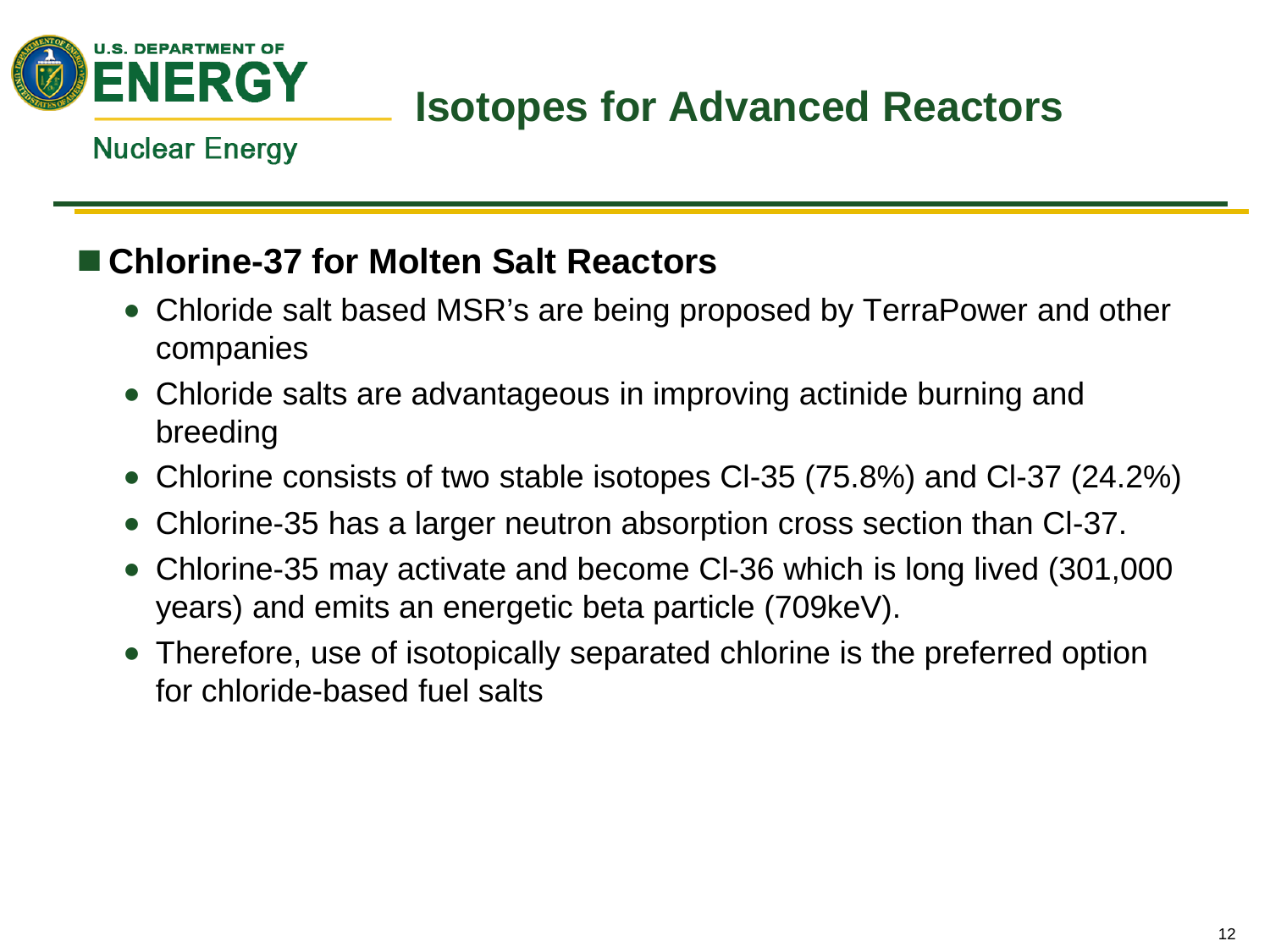

## **International Advanced Reactors**

#### **Nuclear Energy**

### ■ R&D focused on liquid metal-cooled fast reactors and **gas or salt-cooled high temperature reactors**

#### **Fast Reactor examples**

- **China** CEFR (operating test sodium fast reactor (SFR))
- **Japan** Joyo (test SFR awaiting restart), Monju (demo SFR awaiting restart)
- **Russia** BOR-60 (operating test SFR), MBIR (test SFR under construction), BN-800 (operating demo SFR), BREST (proposed *China Experimental Fast Reactor*  test lead-cooled fast reactor) *(CEFR)*
- **Korea** Prototype Generation IV SFR (proposed demo SFR)
- **France** ASTRID (proposed demo SFR)
- **India**  PFBR (demo SFR under construction)

### ■ High Temperature Reactor (HTR) examples

- **Japan** HTTR (test gas-cooled HTR awaiting restart)
- **China**  HTR-PM (proposed demo pebble-bed gas-cooled HTR), Fluoride salt -cooled HTR (proposed solid fuel salt-cooled test HTR), molten salt-cooled reactor (proposed liquid fueled saltcooled HTR)





*High Temperature Test Reactor (HTTR)*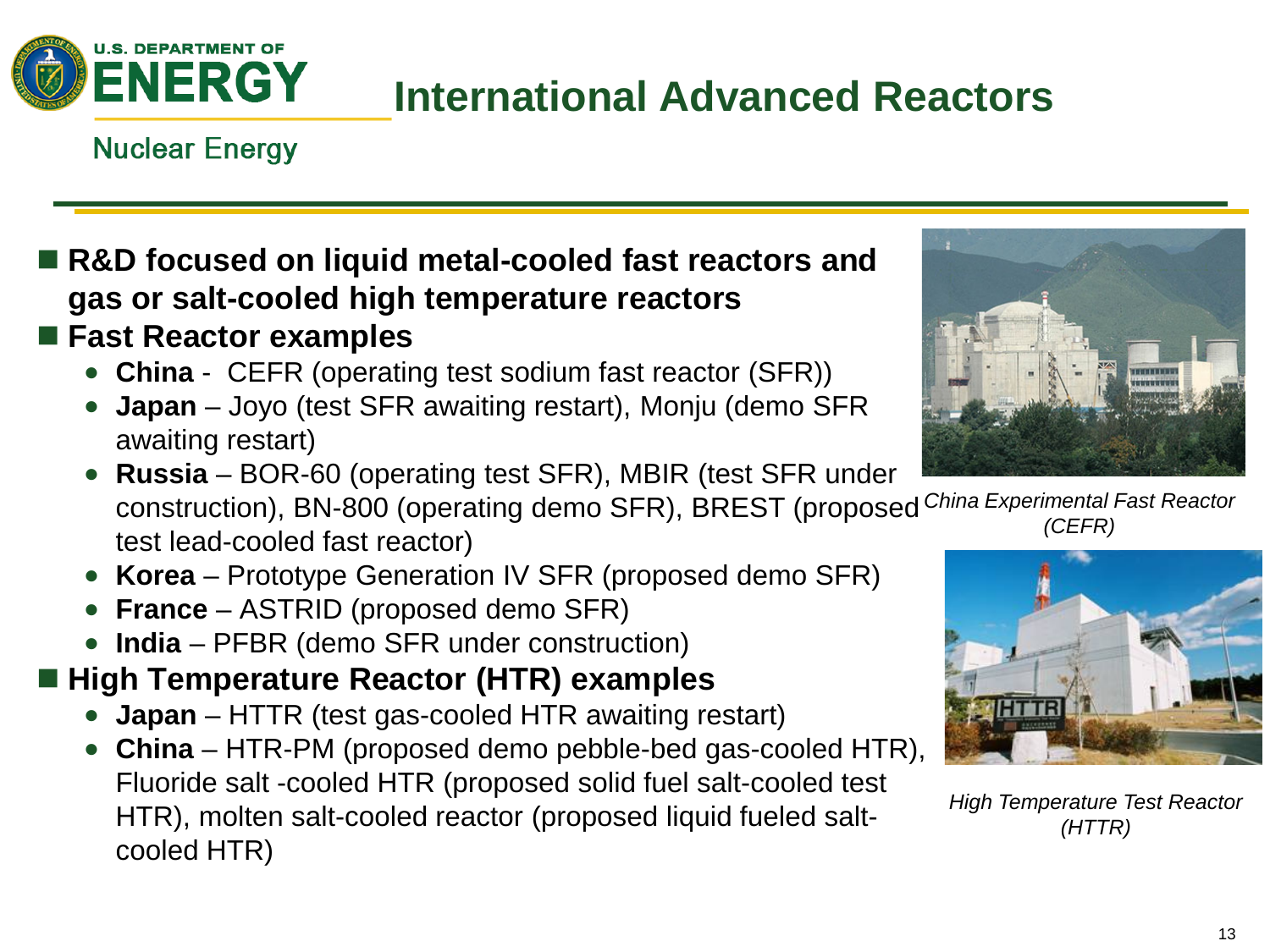

# **US Advanced Reactor Collaborations**







**DESERVE** 

 $\begin{array}{c}\n\star \\
\hline\n\end{array}$ 

### ■ Multi-lateral collaborations

- Generation-IV International Forum
	- 13 Members, 6 Reactor Types



- U.S. signatory to Very High Temperature Reactor (VHTR) and Sodium Fast Reactor (SFR) System Arrangements
- Observer status on Molten Salt Reactor (MSR) and Lead Fast Reactor (LFR) **Systems**
- SFR Trilateral Agreement (US, Japan, France)

### ■ Bilateral collaborations

- Japan R&D on fast reactors and HTRs, advanced materials, fuel, modeling and simulation,
- France Reactor and safety analysis for the ASTRID SFR, transmutation fuels, advanced fuel cladding
- Russia Multi-purpose fast research reactor (MBIR) International User Center, High temperature gas reactors (HTGRs), and SMRs
- China Fast Reactor Safety, helium and liquid salt cooled HTRs
- Korea Work for others and I-NERI projects in support of SFRs